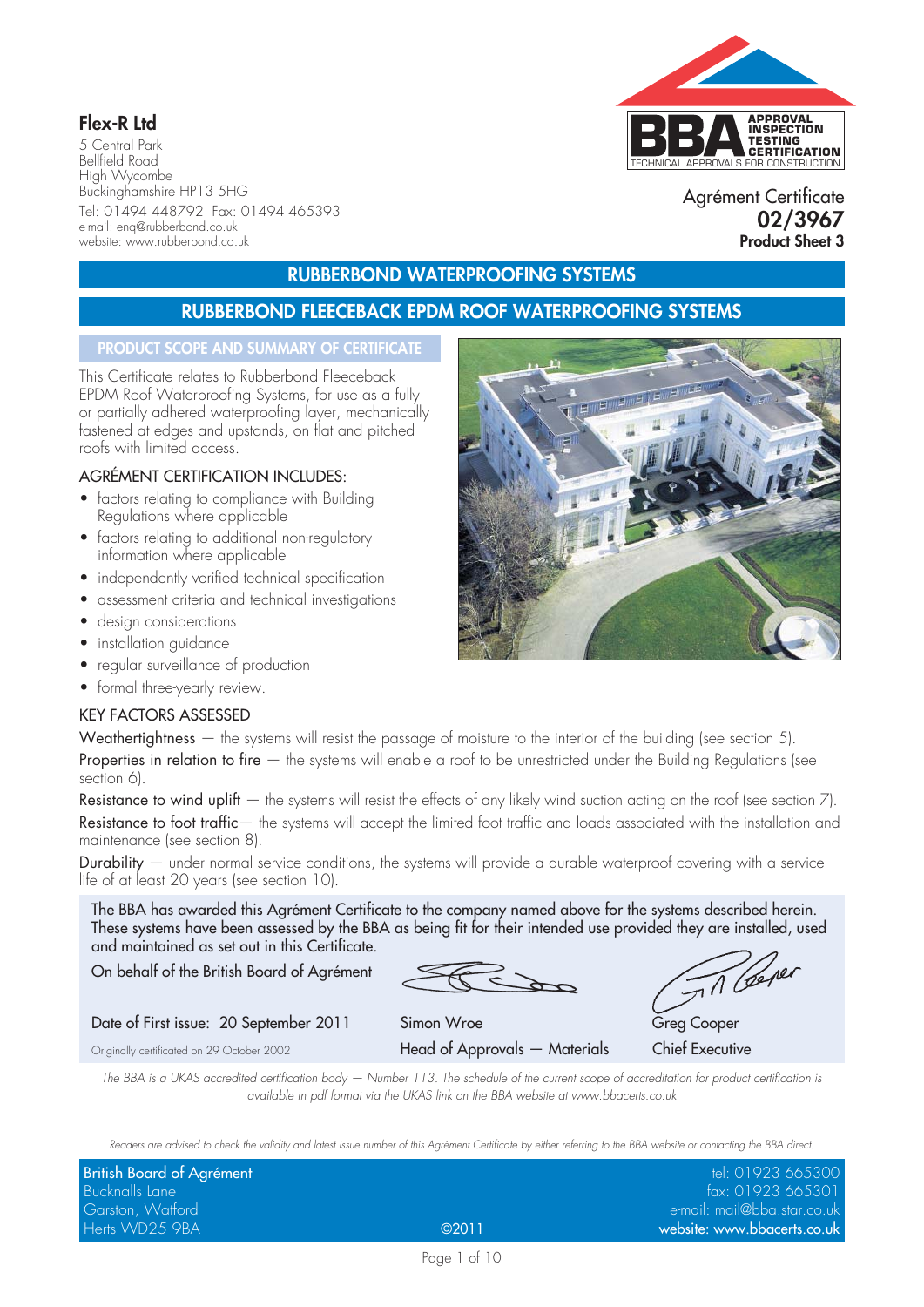# **Regulations**

In the opinion of the BBA, Rubberbond Fleeceback EPDM Roof Waterproofing Systems, if used in accordance with the provisions of this Certificate, will meet or contribute to meeting the relevant requirements of the following Building Regulations



**The Building Regulations 2010 (England and Wales)**

| ويدب                      |                                                                                                                |
|---------------------------|----------------------------------------------------------------------------------------------------------------|
| Requirement: B4(2)        | External fire spread                                                                                           |
| Comment:                  | On suitable substructures the use of the systems will enable a roof to be unrestricted under this Requirement. |
|                           | See sections 6.1 to 6.2 of this Certificate.                                                                   |
| Requirement: C2(b)        | Resistance to moisture                                                                                         |
| Comment:                  | The systems, including joints, will enable a roof to meet this Requirement. See section 5.1 of this            |
|                           | Certificate.                                                                                                   |
| Requirement: Regulation 7 | Materials and workmanship                                                                                      |
| Comment:                  | The systems are acceptable. See section 10 and the Installation part of this Certificate                       |
|                           |                                                                                                                |

# **The Building (Scotland) Regulations 2004 (as amended)**

| كحيد سيم كمسك |         |                                                                                                                                                                                                                                                                                         |
|---------------|---------|-----------------------------------------------------------------------------------------------------------------------------------------------------------------------------------------------------------------------------------------------------------------------------------------|
| Regulation:   | 8(1)(2) | Fitness and durability of materials and workmanship                                                                                                                                                                                                                                     |
| Comment:      |         | The use of the systems satisfies the requirements of this Regulation. See sections 9.1, 10 and the<br>Installation part of this Certificate.                                                                                                                                            |
| Regulation:   | 9       | Building standards $-$ construction                                                                                                                                                                                                                                                     |
| Standard:     | 2.8     | Spread from neighbouring buildings                                                                                                                                                                                                                                                      |
| Comment:      |         | The systems when applied to a suitable substrate are regarded as having low vulnerability under clause<br>2.8. [11 2] of this Standard. See sections 6. 1 to 6.2 of this Certificate.                                                                                                   |
| Standard:     | 3.10    | Precipitation                                                                                                                                                                                                                                                                           |
| Comment:      |         | The systems, including joints will enable a roof to satisfy the requirements of this Standard, with reference<br>to clauses 3.10.1(1)(2) and 3.10.7(1)(2). See section 5.1 of this Certificate.                                                                                         |
| Standard:     | 7.1(a)  | Statement of sustainability                                                                                                                                                                                                                                                             |
| Comment:      |         | The systems can contribute to meeting the relevant requirements of Regulation 9, Standards 1 to 6<br>and therefore will contribute to a construction meeting a bronze level of sustainability as defined in this<br>Standard.                                                           |
| Regulation:   | 12      | Building standards $-$ conversions                                                                                                                                                                                                                                                      |
| Comment:      |         | Comments made in relation to the systems under Regulation 9, Standards 1 to 6 also apply to this<br>Regulation, with reference to clause 0.12.1 <sup>(1)(2)</sup> and Schedule 6 <sup>(1)(2)</sup> .<br>Technical Handbook (Domestic).<br>(1)<br>(2) Technical Handbook (Non-Domestic). |

**The Building Regulations (Northern Ireland) 2000 (as amended)**

| $\sim$ $\approx$ |                |                                                                                                                                                                                    |
|------------------|----------------|------------------------------------------------------------------------------------------------------------------------------------------------------------------------------------|
| Regulation:      | B <sub>2</sub> | Fitness of materials and workmanship                                                                                                                                               |
| Comment:         |                | The systems are acceptable. See section 10 of this Certificate.                                                                                                                    |
| Regulation:      | B3(2)          | Suitability of certain materials                                                                                                                                                   |
| Comment:         |                | The membranes are acceptable. See section 9.1 of this Certificate.                                                                                                                 |
| Regulation:      | C4(b)          | Resistance to ground moisture and weather                                                                                                                                          |
| Comment:         |                | The systems, including joints, will enable a roof to satisfy the requirements of this Regulation. See section<br>5.1 of this Certificate.                                          |
| Regulation:      | E5(b)          | External fire spread                                                                                                                                                               |
| Comment:         |                | On suitable substructures, the use of the systems will enable a roof to be unrestricted under the requirements<br>of this Regulation. See sections 6.1 to 6.2 of this Certificate. |

# **Construction (Design and Management) Regulations 2007**

#### **Construction (Design and Management) Regulations (Northern Ireland) 2007**

Information in this Certificate may assist the client, CDM co-ordinator, designer and contractors to address their obligations under these Regulations.

See sections: 1 *Description* (1.3) and 2 *Delivery and site handling* (2.3 and 2.4) of this Certificate.

# Non-regulatory Information

# **NHBC Standards 2011**

NHBC accepts the use of Rubberbond Fleeceback EPDM Roof Waterproofing Systems, when installed and used in accordance with this Certificate, in relation to *NHBC Standards*, Chapter 7.1 *Flat roofs and balconies*.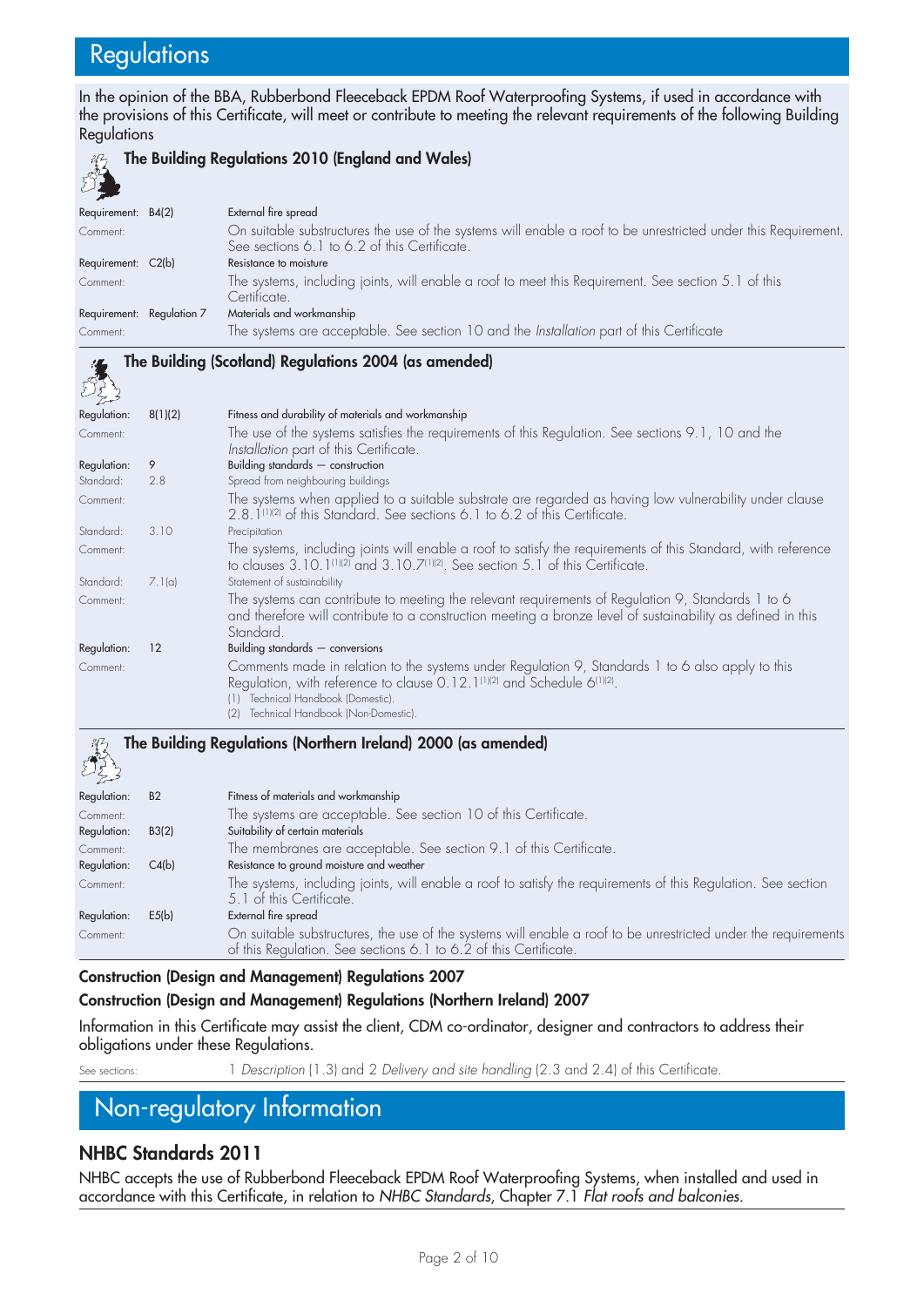## **1 Description**

1.1 Rubberbond Fleeceback EPDM roof waterproofing sheet is manufactured by blending EPDM (ethylene-propylene diene monomer), processing oils and other additives. The sheets are produced by calendering or extruding and laminating with polyester fleece, then vulcanising. The membrane is available in standard dusted form or a clean membrane to aid joint splicing.

1.2 A version of the membranes with a factory applied tape (FAT) as an alternative method of splicing are available.

1.3 The nominal characteristics of the membranes are:

| Thickness <sup>(1)</sup> (mm)   | 2.54 and 2.92                               |
|---------------------------------|---------------------------------------------|
| Width (m)                       | 1.52 and 3.05                               |
| Length (m)                      | 12.19 (1.52 m wide) and 15.25 (3.05 m wide) |
| Mass per unit area ( $kg·m-2$ ) | 2.54 mm thick: 1.51, 2.92 mm thick: 2.11    |
| Colour                          | grey/black                                  |
|                                 |                                             |

(1) Includes fleece.

1.4 Rubberbond-White Fleeceback is a white version of Rubberbond Fleeceback EPDM in which the top laminate is coloured white. It is manufactured to the same specifications and has the same nominal properties as the black version.

1.5 Ancillary items for use with these systems are:

- Rubberbond EPDM Elastoform and Sure-White Flashing non-vulcanised (uncured) EPDM 1.5 mm thick with a polythene backing, available in widths from 150 mm to 450 mm
- FB Adhesive a polyurethane adhesive for bonding the membrane to the substrate
- Pressure sensitive products a range of detailing products (such as flashings, corners) with a pressure adhesive incorporated
- Splicing Cement EP95 a cement based on solvent, butyl rubber and other synthetic resins which is cold-applied to bond laps between EPDM sheets and/or EPDM flashing
- $\gamma$  SecurTape  $-$  a synthetic rubber-based tape for use in lap jointing
- Factory Applied Tape (FAT)  $-75$  mm or 150 mm wide, factory applied SecurTape for on-site jointing
- In-seam Sealant a rubber-based sealant applied within lap joints made using Splicing Cement EP95 only
- HP-250 Primer a primer for use with Splicing Cement, SecurTape or pressure-sensitive products in preparation of membrane surface
- LV-600 Primer an alternative primer for use with Splicing Cement, SecurTape or pressure-sensitive products in preparation of membrane surface
- Splice Cleaner a synthetic rubber/resin solution for cleaning EPDM prior to bonding laps, except when splice tape is used
- Lap Sealant an EPDM mastic to form a feathered edge along lap edges at flashings and details and at field splices when Splicing Cement EP95 is used
- Water Cut-off Mastic a synthetic rubber/resin sealing mastic to act as a sealing agent between the EPDM or flashing sheets and accessories
- Walkway sheeting a special 8 mm thick, styrene butadiene rubber (SBR) sheet, to give additional protection in areas of high accessibility
- Colour coating  $-$  an acrylic, elastic roof coating to provide optional roof colours
- Rubberbond-White accessories Rubberbond-White splicing cement, Rubberbond-White Splice Cleaner and Rubberbond-White Lap Sealant are used with Rubberbond White and serve the same purpose as their counterparts
- Pourable sealer a two-component, solvent-free, polyurethane-based sealant, for use in areas where flashing is difficult to apply.
- 1.6 Quality control checks are carried out during production and on the finished product.

## **2 Delivery and site handling**

2.1 The membranes are delivered to site in rolls wrapped in polyethylene. Provision may be required for load spreading and handling at roof level when large area sheets are used. The wrapper bears the product name, identification and the BBA identification mark incorporating the number of this Certificate.

2.2 Rolls should be stored on the delivery pallet, horizontally in a cool, dry area and kept under cover. The membranes should only be unwrapped from packaging at time of installation and unused material returned to its packaging until required.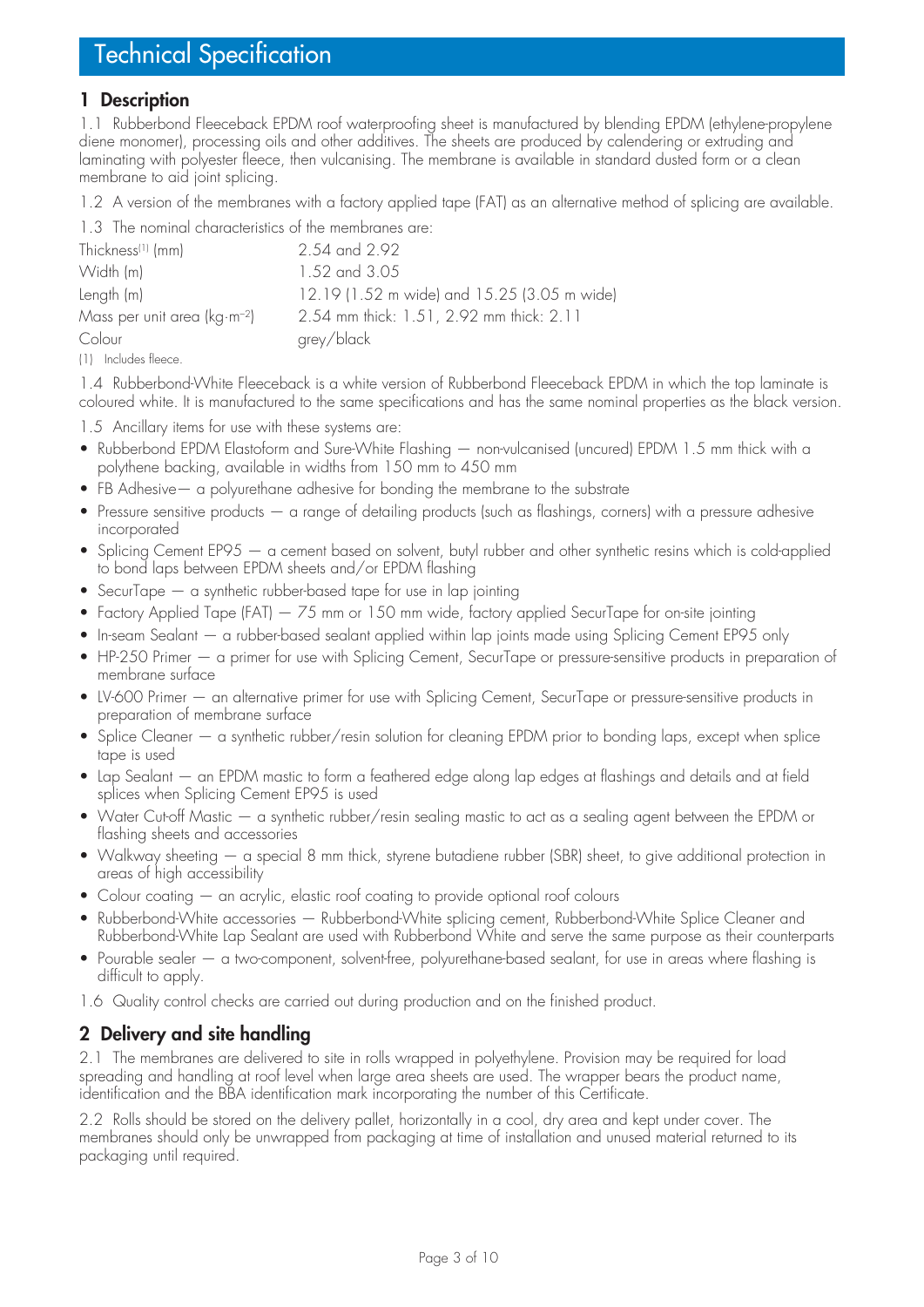| 2.3 The accessories are normally delivered in quantities of: |                              |
|--------------------------------------------------------------|------------------------------|
| FB Adhesive                                                  | 10 litre cans                |
| Splicing Cement EP95 and HP-250 Primer                       | 3.8 litre or 9.5 litre cans  |
| Splice Cleaner, bonding adhesive and colour coating          | 3.8 litre or 18.9 litre cans |
| Lap Sealant                                                  | 25-tube cartons              |
| Water Cut-off Mastic and In-seam Sealant                     | 10-tube cartons              |
| LV-600 Primer                                                | 3.8 litre cans               |

2.4 Ancillary items classified under *The Chemicals (Hazard Information and Packaging for Supply) Regulations 2009* (CHIP4)/*Classification, Labelling and Packaging of Substances and Mixtures (CLP Regulations) 2009* are given in Table 1 along with flashpoints. These products bear the appropriate hazard warning.

| Table 1 Flashpoint and hazard classification |                 |                              |
|----------------------------------------------|-----------------|------------------------------|
| Materials                                    | Flashpoint (°C) | Classification               |
| FB Adhesive <sup>(1)</sup>                   | $-8.0$          | Extremely Flammable, Harmful |
| Splicing Cement EP95 <sup>(1)</sup>          | 4.0             | Highly Flammable, Harmful    |
| Lap Sealant <sup>(1)</sup>                   | 4.4             | Highly Flammable, Harmful    |
| In-seam Sealant <sup>(1)</sup>               | 4.4             | Highly Flammable, Harmful    |
| Water Cut-off Mastic <sup>(1)</sup>          | 11.0            | Highly Flammable             |
| HP-250 Primer <sup>(1)</sup>                 | 4.4             | Highly Flammable, Harmful    |
| IV-600 Primer                                | 93.0            | Harmful                      |
| Splice Cleaner <sup>(1)</sup>                | $-13.0$         | Extremely Flammable          |

(1) These components should be stored in accordance with *The Dangerous Substances and Explosive Atmospheres Regulations* 2002.

2.5 EPDM flashing rolls should be stored in a clean, dry position and in temperatures between 5°C and 25°C. The flashing cures gradually and should not be stored for more than six to nine months. As it cures it will become less flexible and although this does not affect its waterproofing characteristics it does become more difficult to form at details.

2.6 FB Adhesive, Splicing Cement EP95, Lap Sealant, In-seam Sealant, Water Cut-off Mastic and Colour coating should be stored in a dry place in temperatures between 5°C and 25°C. Site storage of these products should not exceed six months.

# Assessment and Technical Investigations

The following is a summary of the assessment and technical investigations carried out on Rubberbond Fleeceback EPDM Roof Waterproofing Systems.

# Design Considerations

#### **3 General**

3.1 Rubberbond Fleeceback EPDM Roof Waterproofing Systems are satisfactory for use as a fully or partially adhered waterproofing layer, mechanically fastened at edges and upstands, on flat and pitched roofs with limited access.

3.2 Limited access roofs are defined for the purpose of this Certificate as those roofs subjected only to pedestrian traffic for maintenance of the roof covering and cleaning of gutters, etc. Where traffic in excess of this is envisaged additional protection to the membrane must be provided.

3.3 Flat roofs are defined for the purpose of this Certificate as those roofs having a minimum finished fall of 1:80. For design purposes, twice the minimum finished fall should be assumed, unless a detailed analysis of the roof is available, including overall and local deflection, direction of falls, etc. Pitched roofs are defined for the purpose of this Certificate as those having a fall in excess of 1:6.

3.4 Decks to which the membrane is to be applied must comply with the relevant requirements of BS 6229 : 2003, BS 8217 : 2005 and, where appropriate, *NHBC Standards* 2011, Chapter 7.1.

3.5 Contact with bituminous, coal tar and oil-based products must be avoided as the membrane is incompatible with lower grades of bitumen. If contact with such products is likely, a separating layer must be interposed before installing the waterproof sheet. Where doubt arises, the advice of the Certificate holder should be sought.

3.6 Insulation systems or materials used in conjunction with the product must be approved by the Certificate holder and either:

- as described in BS 8217 : 2005, or
- the subject of a current BBA Certificate and be used in accordance with, and within the limitations of, that Certificate.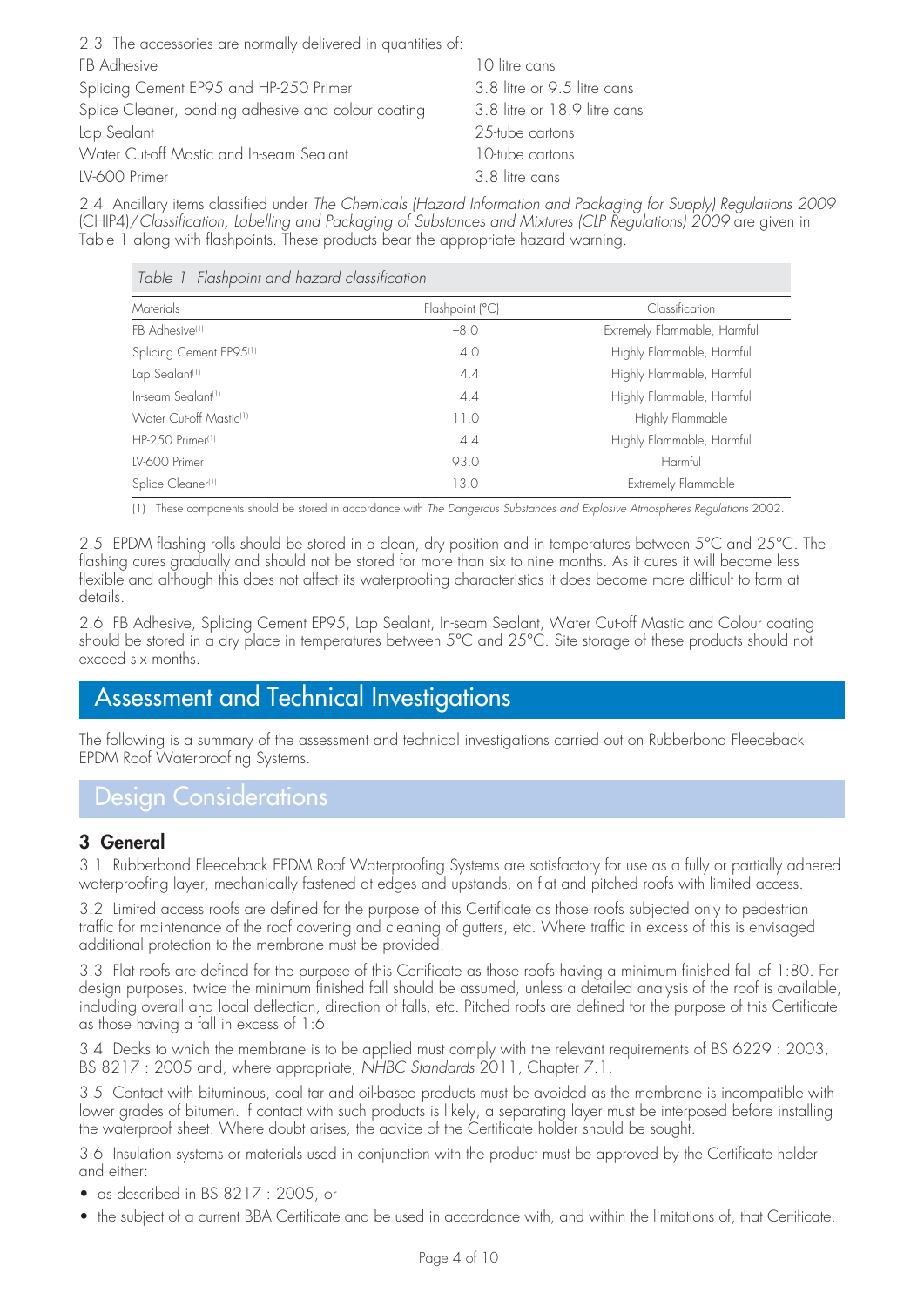3.7 If rigid glass-fibre or mineral wool roof insulation products are used they must be overlaid with 13 mm thick fibreboard unless otherwise authorised by the Certificate holder.

# **4 Practicability of installation**

The systems should only be installed by installers who have been trained and approved by the Certificate holder.

### **5 Weathertightness**

5.1 The systems, including joints, when completely sealed and consolidated will adequately resist the passage of moisture into the building and enable a roof to comply with the requirements of the national Building Regulations (see section 15, Tables for *Physical properties* and *Joints*):

*England and Wales* — Approved Document C, Requirement C2(b), Section 6

*Scotland* — Mandatory Standard 3.10, clauses 3.10.1 and 3.10.7

*Northern Ireland* — Regulation C4(b).

5.2 The membranes are impervious to water and will achieve a weathertight roof capable of accepting minor structural movement (see section 15, Table for *Physical properties*).

## **6 Properties in relation to fire**



6.1 When tested in accordance with BS 476-3 : 1958:

- a system comprising a 0.7 mm profiled galvanized steel deck, a 250 µm polyethylene vapour barrier, a 40 mm bitumen faced polyurethane foam insulation board with 2.54 mm Rubberbond Fleeceback bonded in FB Adhesive achieved a rating of EXT.F.AA
- a system comprising a 0.7 mm profiled galvanized steel deck, a 250 µm polyethylene vapour barrier, a 40 mm aluminium-faced polyisocyanurate insulation board with 2.54 mm Rubberbond Fleeceback bonded in FB Adhesive achieved a rating of EXT.F.AA.

6.2 The designation of other specifications should be confirmed by:

*England and Wales* — Test or assessment in accordance with Approved Document B, Appendix A, clause 1

*Scotland* — Tests to conform to Mandatory Standard 2.8, clause 2.8.1

*Northern Ireland* — Test or assessment by a UKAS accredited laboratory or an independent consultant with appropriate experience.

## **7 Resistance to wind uplift**

7.1 The adhesion of fully adhered systems is sufficient to resist the effects of wind suction, thermal cycling or other minor structural movements likely to occur in service. Where any doubt exists regarding suitability of substrate, the advice of the Certificate holder should be sought.

7.2 Where the membrane is adhered to insulation boards, the resistance to wind uplift will be dependent on the cohesive strength of the insulation and the method by which it is secured to the roof deck. This must be taken into account when selecting a suitable insulation material.

7.3 Results of tests on the wind uplift force of the partially adhered system shows that a maximum force of 5 kPa can be exerted without failure of the system.

## **8 Resistance to foot traffic**

Results of tests indicate that the systems can accept the limited foot traffic and light concentrated loads associated with installation and maintenance. Reasonable care should be taken to avoid puncture by sharp objects or concentrated loads. Where traffic in excess of this is envisaged, such as maintenance of lift equipment, a layer of 8 mm thick SBR Walkway sheeting should be provided in accordance with the Certificate holder's instructions (see section 15, Table for *Physical properties*).

#### **9 Maintenance**

9.1 Systems must be the subject of annual inspections and maintenance to ensure continued performance.

9.2 Where damage has occurred then it should be repaired in accordance with section 14 and the Certificate holder's instructions.

# **10 Durability**

Accelerated weathering tests and evidence from use in the USA and Europe confirm that satisfactory retention of physical properties is achieved. Under normal conditions, Rubberbond Fleeceback EPDM Roof Waterproofing Systems will have a service life in excess of 20 years (see section 15, Tables for *Physical properties* and *Joints*).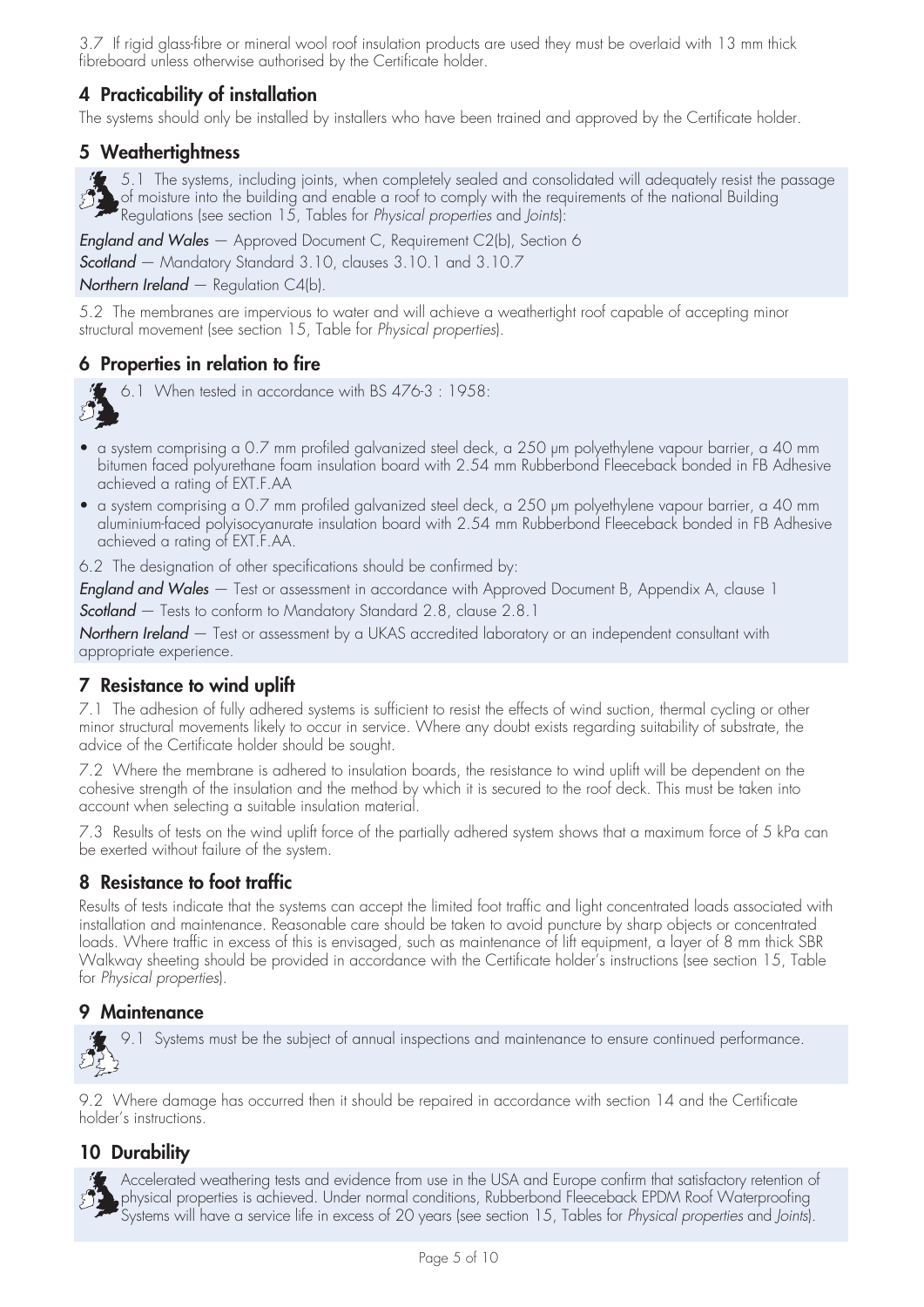## **11 General**

11.1 Installation of Rubberbond Fleeceback EPDM Roof Waterproofing Systems must be carried out by trained installers, in accordance with the manufacturer's instructions and this Certificate.

11.2 Substrates to which the systems are applied must be sound, dry, clean, and free from sharp projections such as nail heads, and concrete nibs.

11.3 Installation should not be carried out during inclement weather (eg rain, fog, snow). When the temperature is below 5°C suitable precautions against surface condensation must be taken.

## **12 Procedure**

12.1 All insulation boards are attached to the structural deck by the appropriate method for the type and thickness. The method of attachment must be adequate to provide resistance to wind uplift forces as defined in BS EN 1991-1-4 : 2005 and the UK National Annex.

12.2 Polyurethane insulation boards must be mechanically fastened or bitumen bonded to prevent bowing.

#### Fully adhered system

12.3 Adhesive is poured from the can onto the substrate and spread evenly using a squeegee at a rate of 0.25 kg·m–2 (52 m2 per can).

12.4 The membrane should be rolled out into the wet adhesive and pressed firmly using a broom or heavy roller. The adhesive has a work time of up to half an hour.

#### Partially adhered system

12.5 Holes are pierced in the bottom of the adhesive can at the indicated places. The adhesive is applied in strips or beads to the substrate at a rate of 0.15 kg·m–2 (86 m2 per can).

12.6 The membrane is then installed according to the procedure in section 12.4.

## **13 Details**

#### Seaming procedure (Splicing Cement)

13.1 At laps, the top sheet should be folded back by about 300 mm and both surfaces of the lap cleaned with Splice Cleaner, HP-250 Primer or LV-600 Primer. Splicing Cement is applied to both surfaces by roller to give an even coverage, and must be allowed to dry until tacky. A continuous 4 mm bead of In-seam Sealant is applied 12 mm in from the back edge of the splice. The top sheet is rolled back down towards the bottom sheet and mated firmly by applying hand pressure.

13.2 The lap should be rolled with a steel or silicone roller, applying positive pressure, towards the outer edge of the lap. The edge should be cleaned using Splice Cleaner. After checking that a good seal has been achieved, a bead of Lap Sealant is applied to the exposed edge of the lap.

#### Seaming procedure (SecurTape)

13.3 Dirt and excess dust is cleaned from the area of the splice in accordance with the Certificate holder's instructions. The area is then cleaned using either HP-250 or LV-600 Primer, and allowed to dry.

13.4 The bottom sheet is marked 13 mm from the edge of the top sheet along the entire length of the splice. The tape is aligned with the marked line and pressed down using firm, even hand pressure, leaving the top release liner in place.

13.5 The minimum splice width should be 50 mm, with a minimum of 3 mm of tape extending beyond the splice edge.

13.6 The top release liner is removed and the top sheet is allowed to fall freely onto the exposed tape. The top sheet is pressed onto the tape using firm, even hand pressure across the splice towards the outer edge of the lap.

13.7 The lap should be rolled with either a steel or silicone roller, applying positive pressure, towards the outer edge of the lap, and not parallel to it. For lap joints at details, the edge should be cleaned using Splice Cleaner, and a bead of Lap Sealant applied to the exposed edge of the lap.

#### Seaming procedure (FAT)

13.8 The rolls are laid out in accordance with the Certificate holder's instructions. The release film on the tape is removed and the splice primed prior to consolidation of the joint.

#### Flashing

13.9 Concurrently with the installation of the EPDM membrane, the EPDM flashing should be applied. It should first be bonded to the horizontal EPDM membrane and lapped, according to the procedure in sections 13.1 to 13.7, with minimum lap widths of 75 mm. A continuation of the deck membrane may be used for flashing, as is the practice when RUSS strip is used.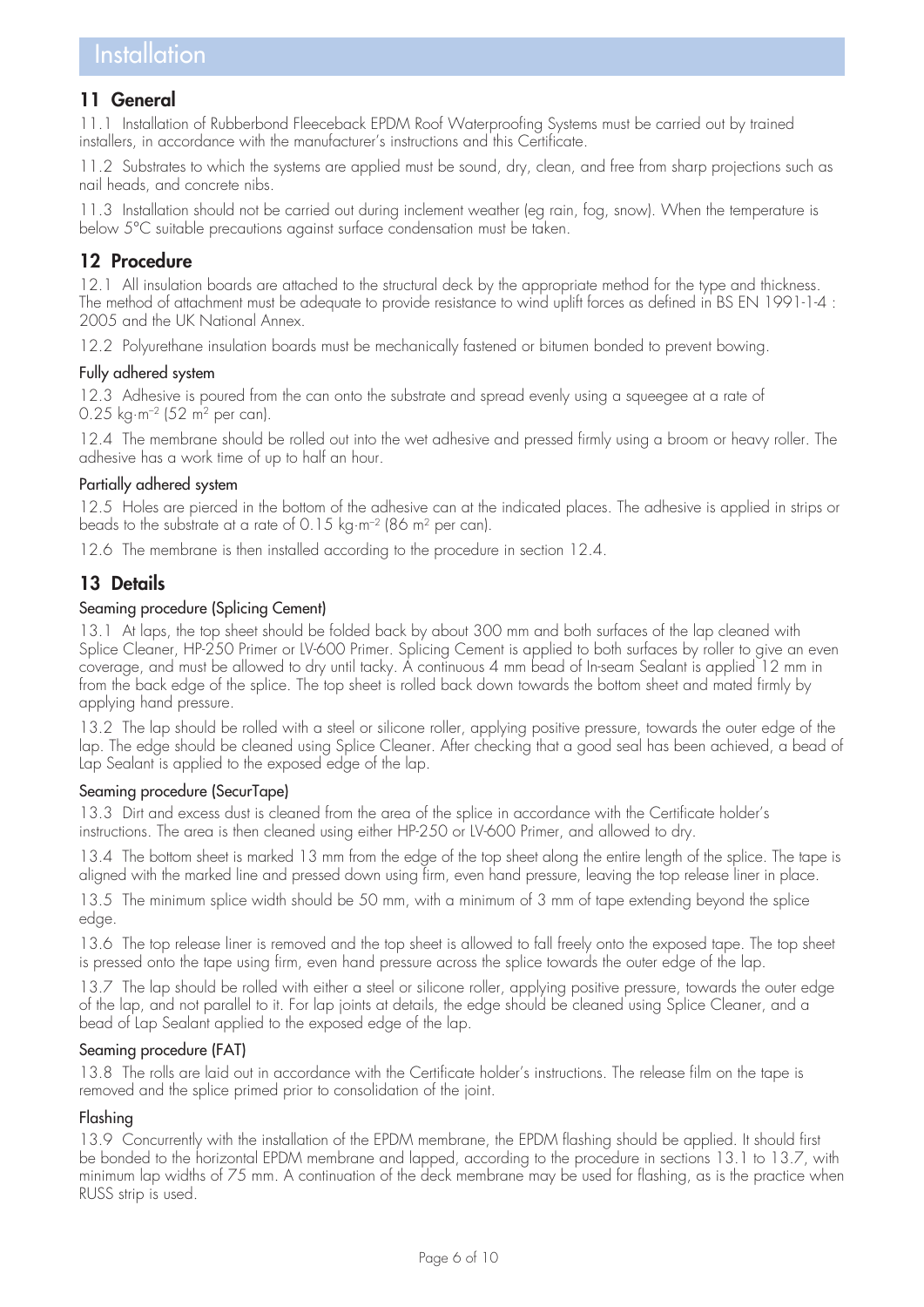13.10 The flashing should be bonded to the vertical surface of the wall (see section 12.11) using bonding adhesive or, alternatively, using the pressure sensitive flashings.

13.11 The flashing is mechanically fastened at its upper edge and protected by dressing back to the wall and covering with coping stones, or by the use of a counter-flashing.

13.12 Advice for specific flashing requirements is available from the manufacturer.

#### **14 Repair**

In the event of accidental damage, repairs can be carried out by cleaning the area around the damage and applying a patch of the product as prescribed in the Certificate holder's instructions (see section 12).

# Technical Investigations

#### **15 Tests**

Results of test data were assessed and evaluated by the BBA, these are summarised in Tables 2 and 3.

| Test <sup>(1)</sup> (units)                                                                               | Mean result                        | Method                |
|-----------------------------------------------------------------------------------------------------------|------------------------------------|-----------------------|
| Water vapour transmission (g·m <sup>-2</sup> ·day <sup>-1</sup> )                                         | 0.3                                | BS 3177 (25°C/75% RH) |
| Water vapour resistance (MN·s·g <sup>-1</sup> )                                                           | 683                                | BS 3177 (25°C/75% RH) |
| Tensile strength (MPa)<br>unaged<br>heat aged <sup>(2)</sup>                                              | 11.3<br>11.6                       | <b>BS 903-A2</b>      |
| Elongation (%)<br>unaged<br>heat aged <sup>(2)</sup>                                                      | 450<br>280                         | <b>BS 903-A2</b>      |
| Modulus at 300% elongation (MPa)                                                                          | 7.9                                | <b>BS 903-A2</b>      |
| Tear resistance (nail) (N·mm <sup>-2</sup> )                                                              | 45                                 | MOAT 27:5.4.1         |
| Tear strength (N·mm <sup>-1</sup> )<br>unaged<br>heat aged <sup>(2)</sup>                                 | 39.9<br>39.4                       | <b>BS 903-A3</b>      |
| Low temperature flexibility <sup>(3)</sup>                                                                | pass                               | BS 903-A25            |
| Dimensional stability (%)<br>longitudinal<br>transverse                                                   | $-0.3$<br>$-0.6$                   | ad-hoc                |
| Ozone resistance<br>x 7 magnification                                                                     | no cracks                          | BS 903-A43            |
| $UV$ resistance <sup>[4]</sup>                                                                            | no cracks or crazing               | ASTM G 26             |
| Static loading<br>concrete substrate<br>$1.14 \text{ mm}$<br>$1.52$ mm<br>perlite<br>$1.14$ mm<br>1.52 mm | $L_4$<br>$L_{A}$<br>$L_4$<br>$L_4$ | MOAT 27:5.1.9         |
| Dynamic impact <sup>[5]</sup><br>concrete substrate<br>perlite substrate                                  | $\mathsf{I}_3$<br>$\mathsf{I}_4$   | MOAT 27:5.1.10        |
| Fatigue cycling                                                                                           | pass                               | MOAT 27:5.1.8         |
| Peel strength <sup>(6)</sup> (N·mm <sup>-1</sup> )<br>unaged<br>heat aged <sup>(7)</sup><br>water soak(8) | 0.68<br>0.69<br>0.65               | MOAT 27:5.1.3         |

*Table 2 Physical properties*

(1) Test performed on 1.52 mm nominal thickness membrane except where marked.

(2) Heat aged for 28 days at 116°C.

(3) Using a10 mm diameter mandrel at –40°C.

(4) UV ageing 4000 light hours at 80°C using Xenon arc.

(5) 1.14 mm tested.

(6) Fleeceback membrane on concrete substrate used in test.

(7) Heat aged for 56 days at 80°C.

(8) Water soak for 28 days at 30°C.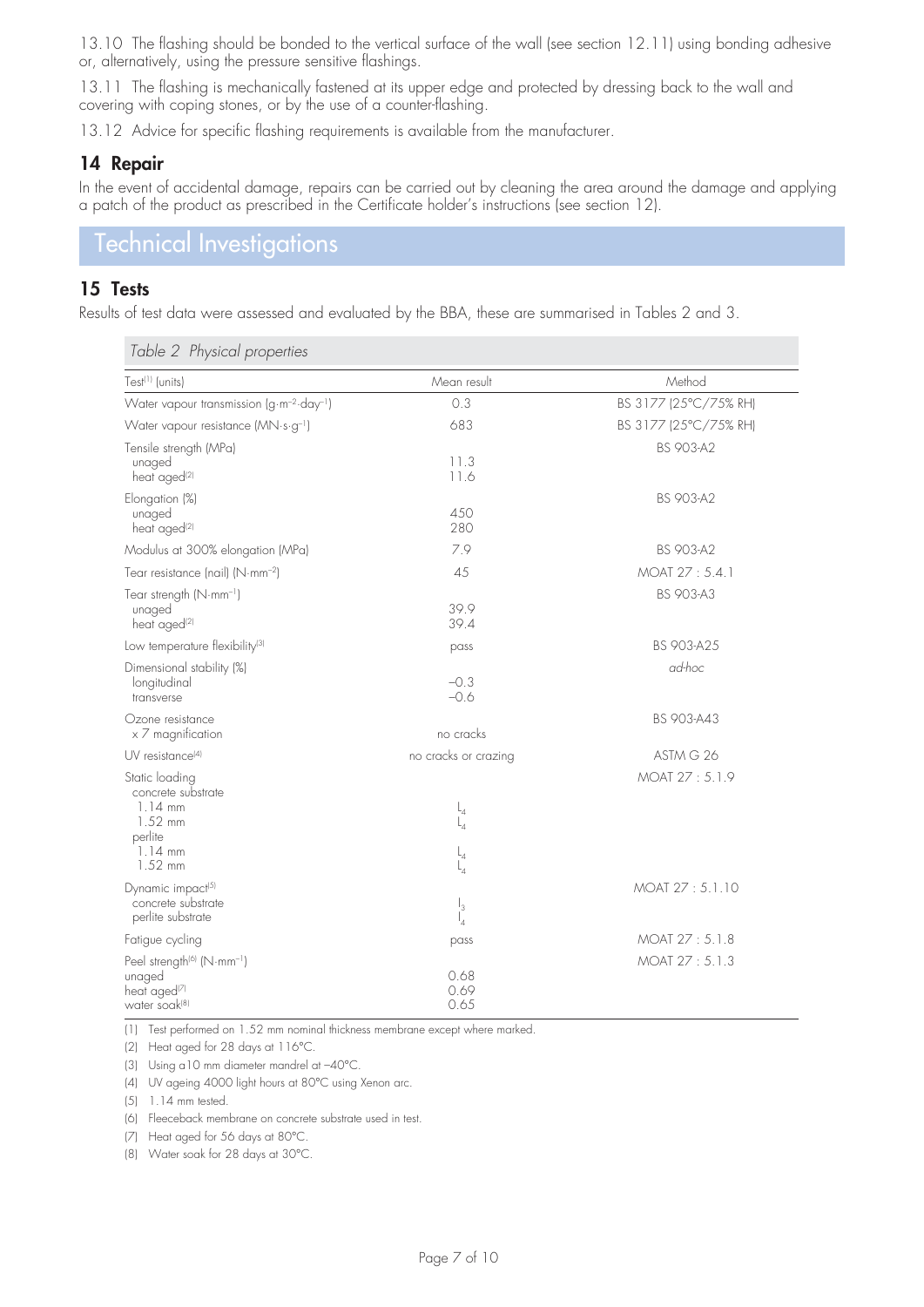*Table 3 Joints*

| Test (units)                             | Mean result | Method            |
|------------------------------------------|-------------|-------------------|
| Tensile strength of joints (N per 50 mm) |             | MOAT 27:5.2.2/3/4 |
| Splicing Cement                          |             |                   |
| control                                  | 328         |                   |
| heat aged <sup>(1)</sup>                 | 357         |                   |
| Secur Tape (HP-250) <sup>(2)</sup>       |             |                   |
| control                                  | 279         |                   |
| heat aged <sup>(1)</sup>                 | 311         |                   |
| water soak(3)                            | 286         |                   |
| Secur Tape (LV-600) <sup>(2)</sup>       |             |                   |
| control                                  | 310         |                   |
| $T$ -peel $(N \cdot mm^{-1})$            |             | MOAT 46:6P        |
| HP-250                                   | 1.87        |                   |
| LV-600                                   | 1.90        |                   |

(1) Heat aged 28 days at 80°C.

(2) Primer used in preparation of joints.

(3) Water soak 7 days at 60°C.

#### **16 Investigations**

16.1 Existing data on fire performance of the membrane were assessed.

16.2 Exising test results and data from a previous assessment of the membrane were reassessed in the context of UK roofing practice and current building regulations.

16.3 A user survey was performed to assess the performance of the membrane in the UK.

16.4 Results of test data on the jointing system conducted by UBAtc were assessed.

# Bibliography

BS 476-3 : 1958 *Fire tests on building materials and structures — External fire exposure roof test*

BS 903-A2 : 1995 *Physical testing of rubber — Method for determination of tensile stress-strain properties* BS 903-A3 : 1995 *Physical testing of rubber — Method for determination of tear strength (trouser, angle and crescent test pieces)* BS 903-A25 : 1992 *Physical testing of rubber — Determination of low-temperature brittleness*

BS 903-A43 : 1990 *Physical testing of rubber — Method for determination of resistance to ozone cracking (static strain test)*

BS 3177 : 1959 *Method for determining the permeability to water vapour of flexible sheet materials used for packaging*

BS 6229 : 2003 *Flat roofs with continuously supported coverings — Code of practice*

BS 8217 : 2005 *Reinforced bitumen membranes for roofing — Code of practice*

BS EN 1991-1-4 : 2005 *Eurocode 1 : Actions on structures — General actions — Wind actions* NA to BS EN 1991-1-4 : 2005 *UK National Annex to Eurocode 1 : Actions on structures — General actions — Wind actions*

ASTM G 26 : 1996 *Practice for operation of light exposure equipment (Xenon-arc type) with and without water for exposure of non-metallic materials*

MOAT No 27 : 1983 *General Directive for the Assessment of Roof Waterproofing Systems*

MOAT No 46 : 1988 *Special Directives for the Assessment of Roof Waterproofing Systems with Non-reinforced Vulcanized EPDM*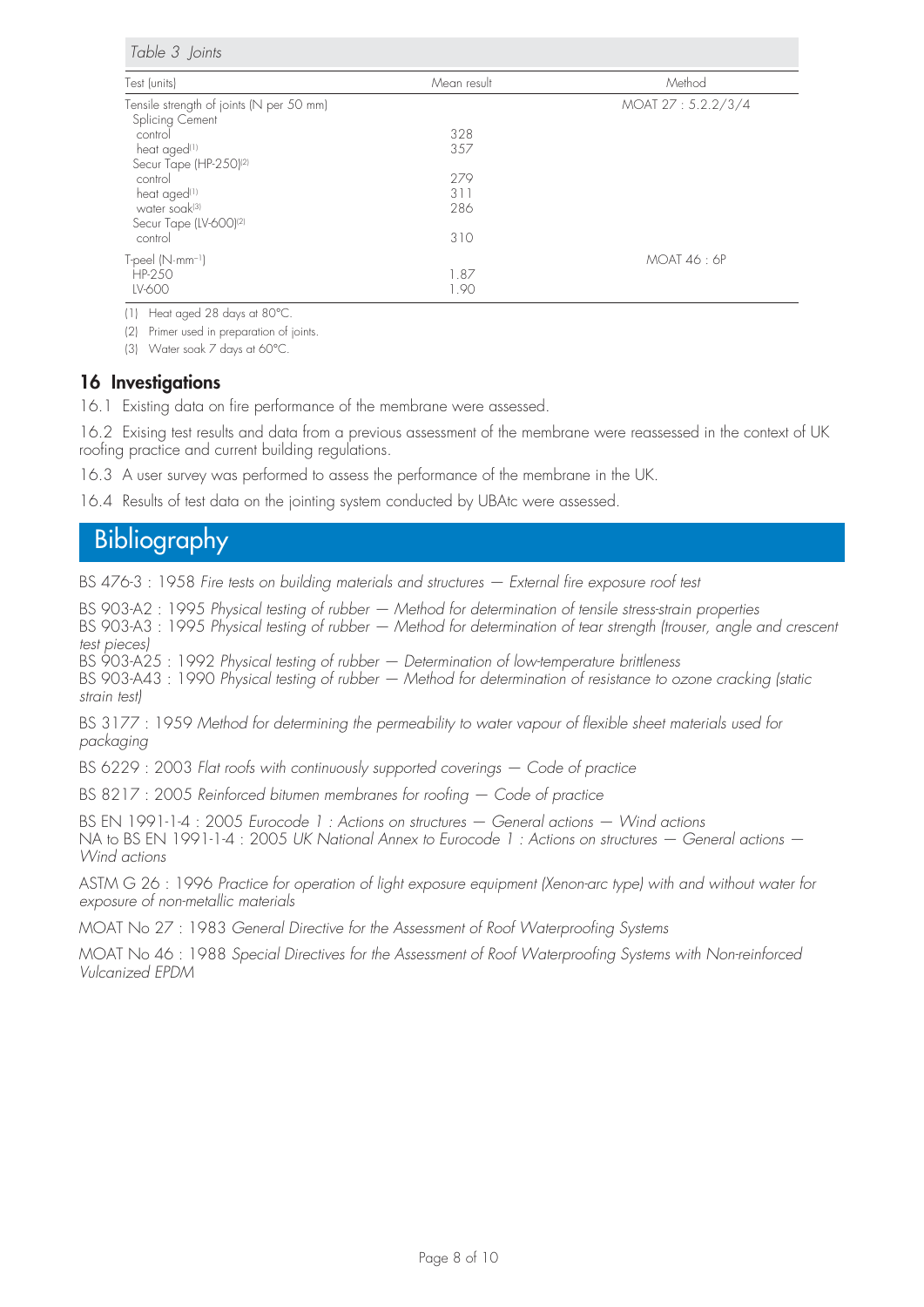## **17 Conditions**

17.1 This Certificate:

- relates only to the product/system that is named and described on the front page
- is issued only to the company, firm, organisation or person named on the front page no other company, firm, organisation or person may hold or claim that this Certificate has been issued to them
- is valid only within the UK
- has to be read, considered and used as a whole document it may be misleading and will be incomplete to be selective
- is copyright of the BBA
- is subject to English Law.

17.2 Publications, documents, specifications, legislation, regulations, standards and the like referenced in this Certificate are those that were current and/or deemed relevant by the BBA at the date of issue or reissue of this Certificate.

17.3 This Certificate will remain valid for an unlimited period provided that the product/system and its manufacture and/or fabrication, including all related and relevant parts and processes thereof:

- are maintained at or above the levels which have been assessed and found to be satisfactory by the BBA
- continue to be checked as and when deemed appropriate by the BBA under arrangements that it will determine
- are reviewed by the BBA as and when it considers appropriate.

17.4 The BBA has used due skill, care and diligence in preparing this Certificate, but no warranty is provided.

17.5 In issuing this Certificate, the BBA is not responsible and is excluded from any liability to any company, firm, organisation or person, for any matters arising directly or indirectly from:

- the presence or absence of any patent, intellectual property or similar rights subsisting in the product/system or any other product/system
- the right of the Certificate holder to manufacture, supply, install, maintain or market the product/system
- individual installations of the product/system, including their nature, design, methods, performance, workmanship and maintenance
- any works and constructions in which the product/system is installed, including their nature, design, methods, performance, workmanship and maintenance
- any loss or damage, including personal injury, howsoever caused by the product/system, including its manufacture, supply, installation, use, maintenance and removal.

17.6 Any information relating to the manufacture, supply, installation, use, maintenance and removal of this product/ system which is contained or referred to in this Certificate is the minimum required to be met when the product/system is manufactured, supplied, installed, used, maintained and removed. It does not purport in any way to restate the requirements of the Health and Safety at Work etc. Act 1974, or of any other statutory, common law or other duty which may exist at the date of issue or reissue of this Certificate; nor is conformity with such information to be taken as satisfying the requirements of the 1974 Act or of any statutory, common law or other duty of care.